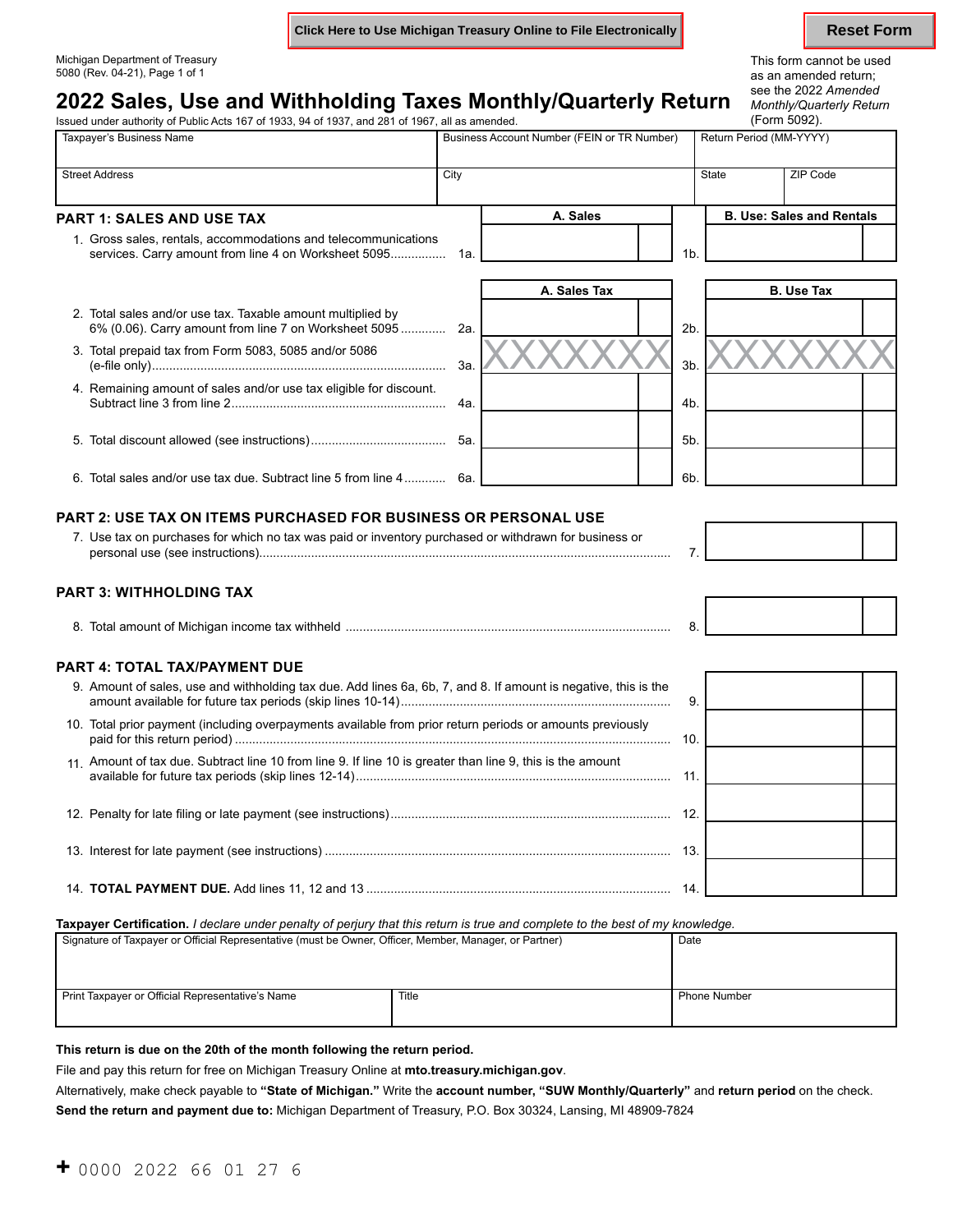# **Instructions for** *2022 Sales, Use and Withholding Taxes Monthly/Quarterly Return* **(Form 5080)**

Form 5080 is available for submission electronically **Quarterly Filer** 

usingMichigan Treasury Online (MTO) at **the set of the set of** the discount by multiplying the tax is less than \$27, calculate the discount by multiplying the tax by 2/3 (.6667).<br> **NOTE:** The address field on this form i

**IMPORTANT:** This is a return for sales tax, use tax<br>and/or withholding tax. If the taxpayer inserts a zero on<br>or leaves blank any line reporting sales tax, use tax or<br>withholding tax, the taxpayer is certifying that no ta **the business is registered and/or liable for.** If it is • If the tax is paid by the 20th, calculate discount using this determined that tax is owed the taxpayer will be liable for formula: (Tax x .6667 x .005). No maximum discount the deficiency as well as penalty and interest. **Complete** applies. **the Sales, Use and Withholding Taxes Monthly/Quarterly Credit Schedules** and **Amended** Monthly/Quarterly Worksheet **Constant Constant** *Monthly/Quarterly* 

Line 2a: Total Sales Tax. Negative figures are not allowed. enter on line 5 of this form. Enter gross sales minus allowable deductions, times 6%,<br>which is the amount from line 7A on Worksheet 5095.<br>**BUSINESS OR PERSONAL USE** 

**Line 2b: Total Use Tax.** Negative figures not allowed.<br>
Enter total receipts from sales, rentals, and services, minus<br>
allowable deductions, times 6%, which is the amount from<br>
line 7B on Worksheet 5095.<br>
To determine use

**Line 5: Total Discount Allowed for Timely Filing and PART 3: WITHHOLDING TAX Payment.** Discounts apply only to  $2/3$  (0.6667) of the sales<br>and/or use tax collected at the 6 percent tax rate. See below<br>to calculate the discount:

- multiplying the tax by  $2/3$  (.6667).
- 
- 
- If the tax is more than \$1,800 and paid by the 20th,<br>
calculate discount using this formula: Line 14: Total Payment Due. Add lines 11, 12 and 13. Make<br>
(Tax x .6667 x .005). The maximum discount is \$15,000<br>
for the tax p

- 
- 
- 
- 

(Form 5095, hereafter referred to as Worksheet 5095)<br>
The specific discount calculations. See<br>
TART 1: SALES AND USE TAX<br>
TART 1: SALES AND USE TAX<br>
TART 1: SALES AND USE TAX information. If filing a credit schedule with a monthly/ quarterly return, calculate the allowable discount on sales Line 1a: Enter the amount from Worksheet 5095, line 4A.<br>
Line 1b: Enter the amount from Worksheet 5095, line 4B.<br>
Line 1b: Enter the amount from Worksheet 5095, line 4B.<br>
Line 1b: Enter the amount from Worksheet 5095, line

## **PART 4: TOTAL TAX/PAYMENT DUE Monthly Filer**

• If the tax is less than \$9, calculate the discount by **Line 9:** If amount is negative, this is the amount available for multiplying the tax by  $2/3$  (6667)

• If tax is \$9 to \$1,200 and paid by the 12th, or \$9 to \$1,800 **Line 10:** Enter any payments submitted for this period prior and paid by the 20th, then enter \$6. to filing the return or any overpayment from prior periods.<br>If the tax is more than \$1.200 and paid by the 12th Liability minus prior/over payments for this period must • If the tax is more than \$1,200 and paid by the 12th,<br>calculate discount using this formula: be greater than or equal to zero. When claiming a prior/<br>(Tax x .6667 x .0075). The maximum discount is \$20,000 over payment, en

than \$1.